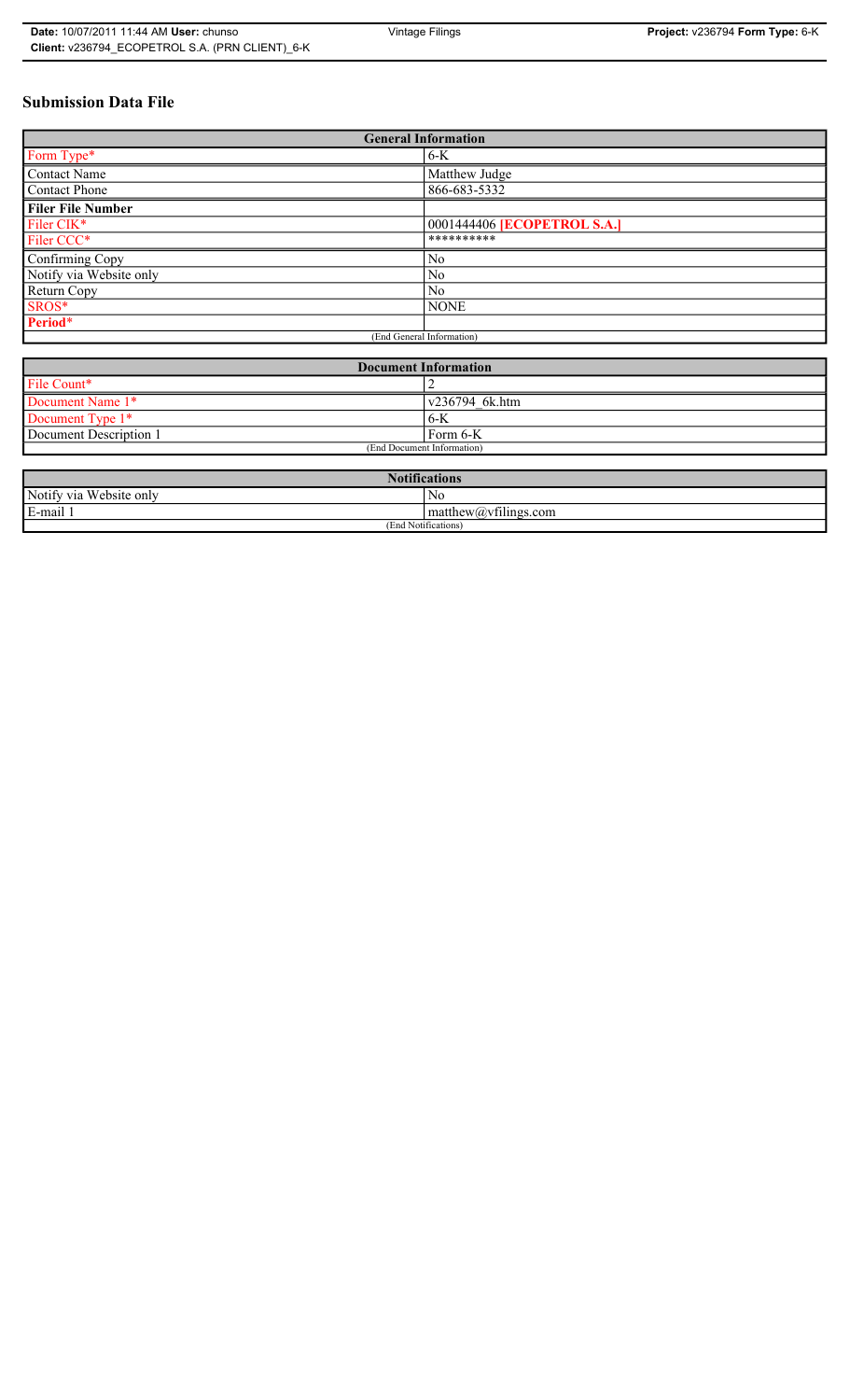#### **SECURITIES AND EXCHANGE COMMISSION Washington, D.C. 20549**

 $\overline{a}$ 

 $\overline{a}$ 

 $\overline{a}$ 

 $\overline{a}$ 

#### **FORM 6-K REPORT OF FOREIGN PRIVATE ISSUER PURSUANT TO RULE 13a-16 OR 15d-16 OF THE SECURITIES EXCHANGE ACT OF 1934**

October 2011

Commission File Number: 333-153452

**ECOPETROL S.A.**

*(Exact name of registrant as specified in its Charter)*

Carrera 7 No. 37 – 69 BOGOTA – COLOMBIA

*(Address of registrant's principal executive offices)*  $\overline{a}$ 

Indicate by check mark whether the registrant files or will file annual reports under cover Form 20-F or Form 40-F.

Form 20-F  $\boxtimes$  Form 40-F  $\Box$ 

Indicate by check mark if the registrant is submitting the Form 6-K in paper as permitted by Regulation S-T Rule 101(b)(1):

 $Yes$   $\Box$  No  $\boxtimes$ 

Indicate by check mark if the registrant is submitting the Form 6-K in paper as permitted by Regulation S-T Rule 101(b)(7):

| Yes | N <sub>0</sub> | $\overline{\mathsf{x}}$ |
|-----|----------------|-------------------------|
|     |                |                         |

Indicate by check mark whether by furnishing the information contained in this Form, the registrant is also thereby furnishing the information to the Commission pursuant to Rule 12g3-2(b) under the Securities Exchange Act of 1934.

 $Yes$   $\square$  No  $\boxtimes$ 

If "Yes" is marked, indicate below the file number assigned to the registrant in connection with Rule 12g3-2(b): 82-  $N/A$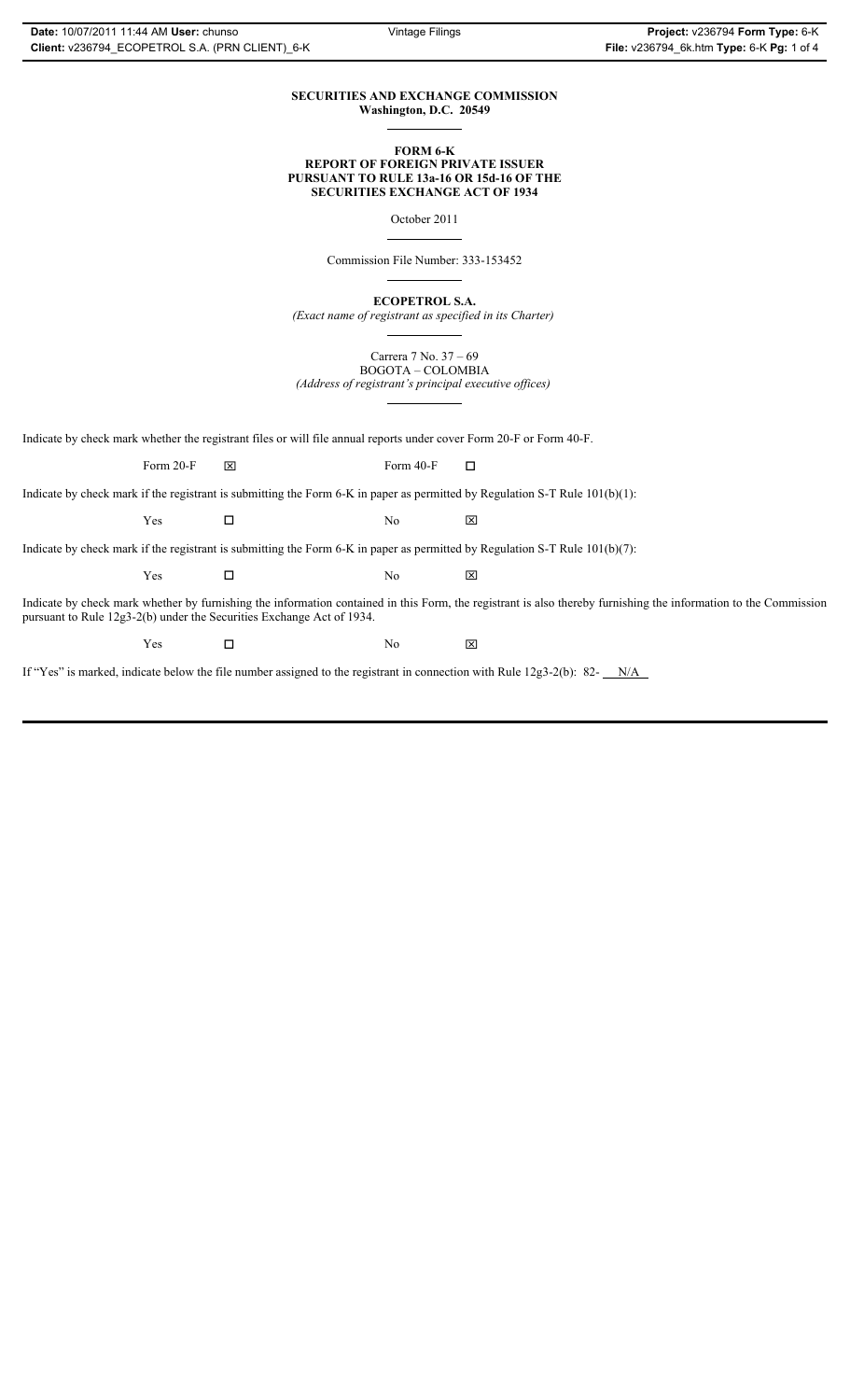



### **ECOPETROL ADOPTS MEASURES TO GUARANTEE THE ADEQUATE REPRESENTATION OF SHAREHOLDERS AT THE SHAREHOLDERS' EXTRAORDINARY MEETING**

In accordance with articles 2.3.1.1 and 2.3.1.2 of Resolution 1200 of 1995, as supplemented by article 1 of Resolution 116 of 2002, the Board of Directors of Ecopetrol S.A. ("Ecopetrol" or the "Company") in its meeting held on September 19, 2011 approved the implementation of the following measures in order to guarantee the adequate representation of the Company's Shareholders' Extraordinary Meeting to be held on October 12, 2011 (the "Meeting"):

- 1. The Company's Management is required to provide information on the option Shareholders have to be represented at the Meeting through a proxy and the legal requirements that those proxies must accomplished.
- 2. The Company's employees were instructed to participate in the review of Shareholder proxies. The proxies that do not comply with the requirements established by law will not be accepted.
- 3. The Company's Management was instructed to inform the Company's managers and employees that they may not recommend to Shareholders that they vote a certain way on any specific list.
- 4. The Company's Management was instructed to inform the Company's managers and employees not to suggest, coordinate, or agree with Shareholders on the submission of Shareholder Proposals.
- 5. The Company's Management was instructed to inform the Company's managers and employees not to suggest, coordinate or agree with Shareholders that they vote in favor or against any given Shareholder Proposal.
- 6. The Company's Management was instructed to inform Shareholders that they cannot grant proxies to persons who are directly, or indirectly, part of the Company's Management.
- 7. The Company's managers were instructed to adopt all measures necessary in order to ensure that the Company's employees act in a neutral manner when interacting with different Shareholders.
- 8. The Secretary General of Ecopetrol was appointed as the person responsible to verify adequate compliance with these measures.
- 9. The Legal Vice-Presidency was appointed as the internal division responsible for the review of Shareholders' proxies.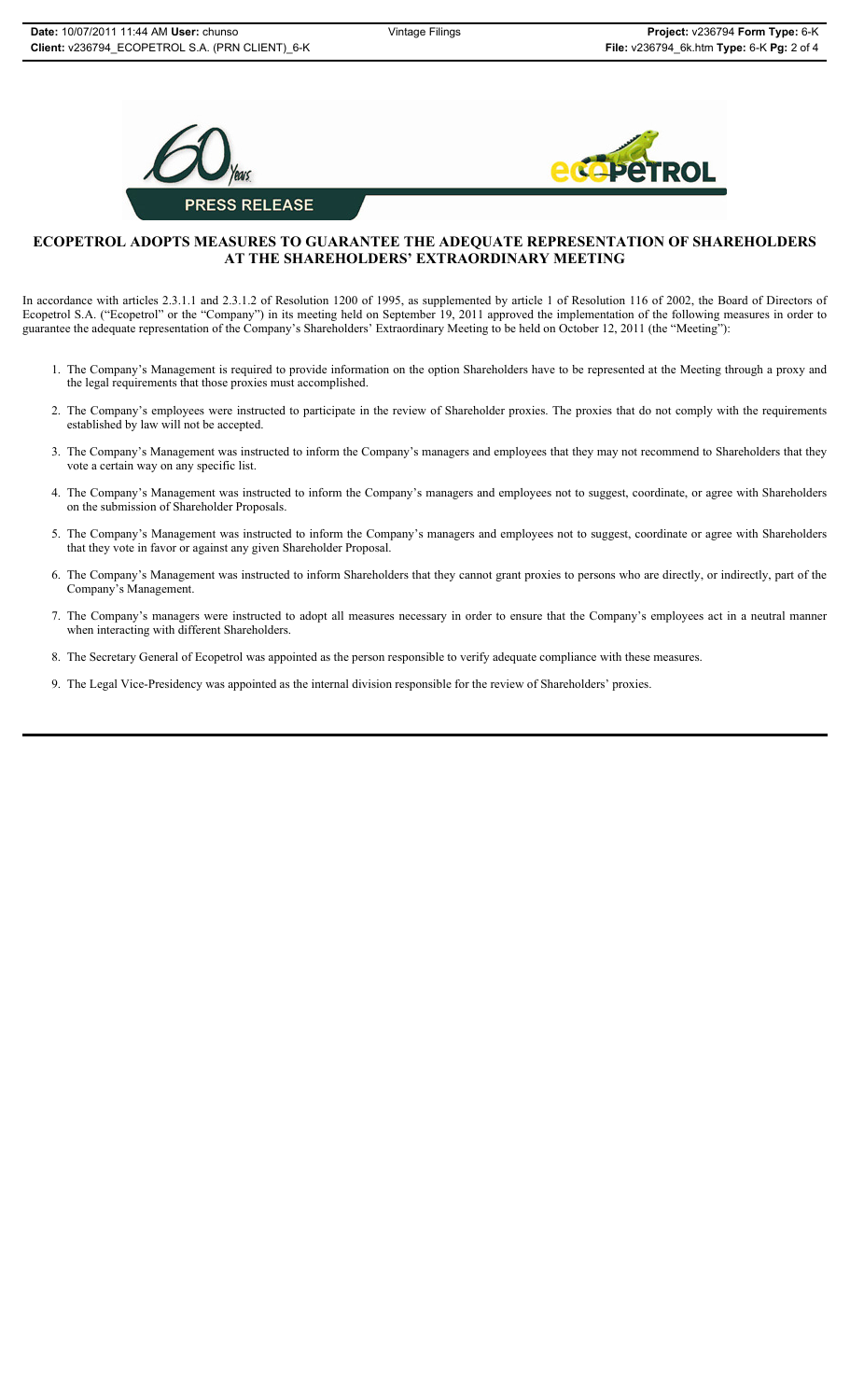

The measures listed above (adopted by the Board of Directors of Ecopetrol S.A. in order to ensure compliance with articles 2.3.1.1 and 2.3.1.2 of Resolution 1200 of 1995) were informed by the Chairman of the Board of Directors to the Colombian Superintendence of Finances, prior to the Shareholders' Extraordinary Meeting.

### **Bogota, Colombia, October 7, 2011**

---------------------------------------------------

*Ecopetrol is Colombia's largest integrated oil & gas company, where it accounts for 60% of total production. It is one of the top 40 oil companies in the world and the fourth largest oil company in Latin America. The Company is also involved in exploration and production activities in Brazil, Peru and the United States Gulf Coast, and owns the main refineries in Colombia, most of the network of oil and multiple purpose pipelines in the country, petrochemical plants, and is entering into the biofuels business.*

*This release contains forward-looking statements relating to the prospects of the business, estimates for operating and financial results, and those related to growth prospects of Ecopetrol. These are merely projections and, as such, are based exclusively on the expectations of management concerning the future of the business and its continued access to capital to fund the Company's business plan. Such forward-looking statements depend, substantially, on changes in market conditions, government regulations, competitive pressures, the performance of the Colombian economy and the industry, among other factors; therefore, they are subject to change without prior notice.*

**Contact us for any additional information:**

**Investor Relations Alejandro Giraldo** Phone: +571-234-5190 Email: investors@ecopetrol.com.co

**Media Relations (Colombia)**

**Mauricio Tellez** Phone: + 571-2345377 Fax: +571-2344480 Email: mtellez@ecopetrol.com.co

Website: www.ecopetrol.com.co